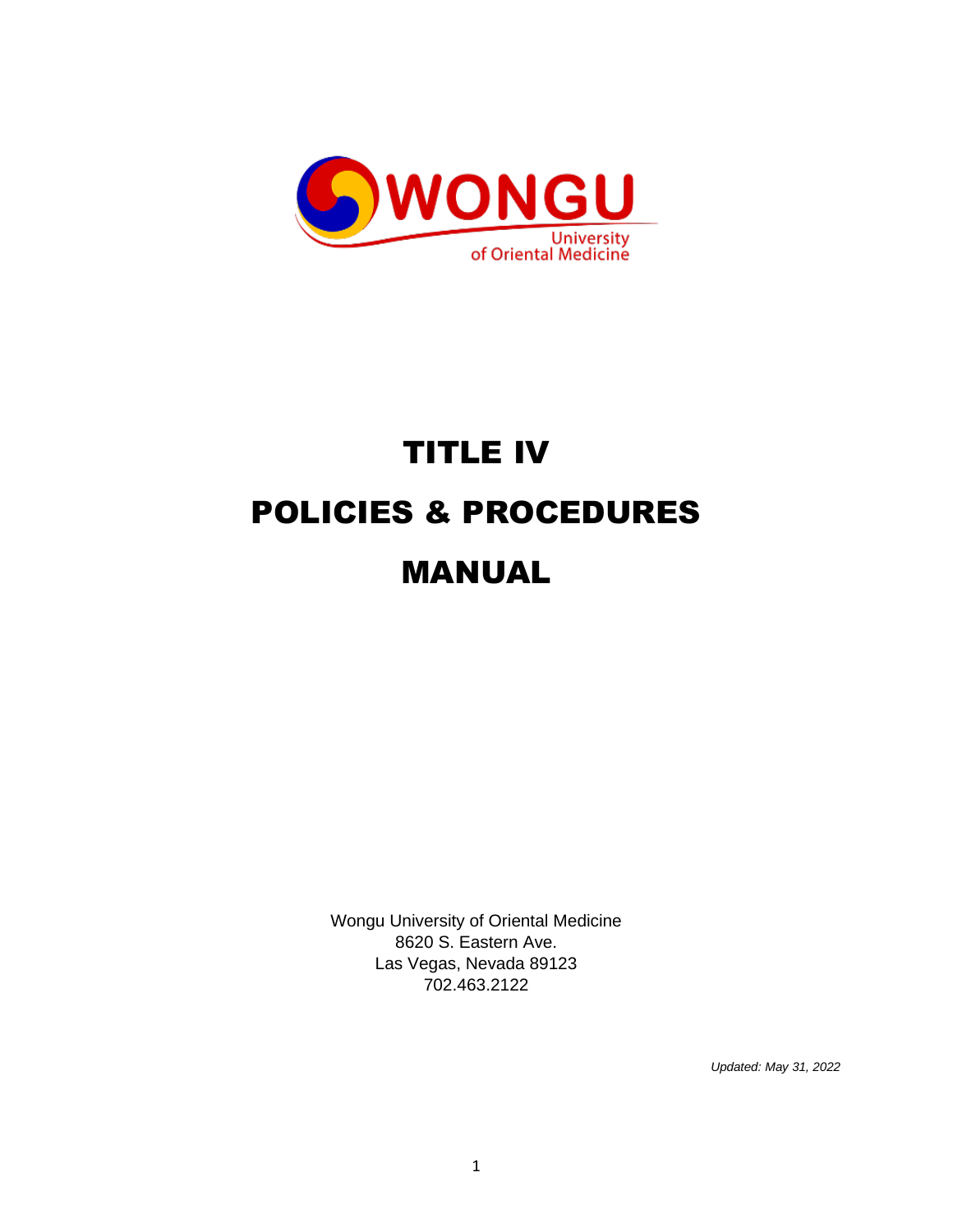### Table of Contents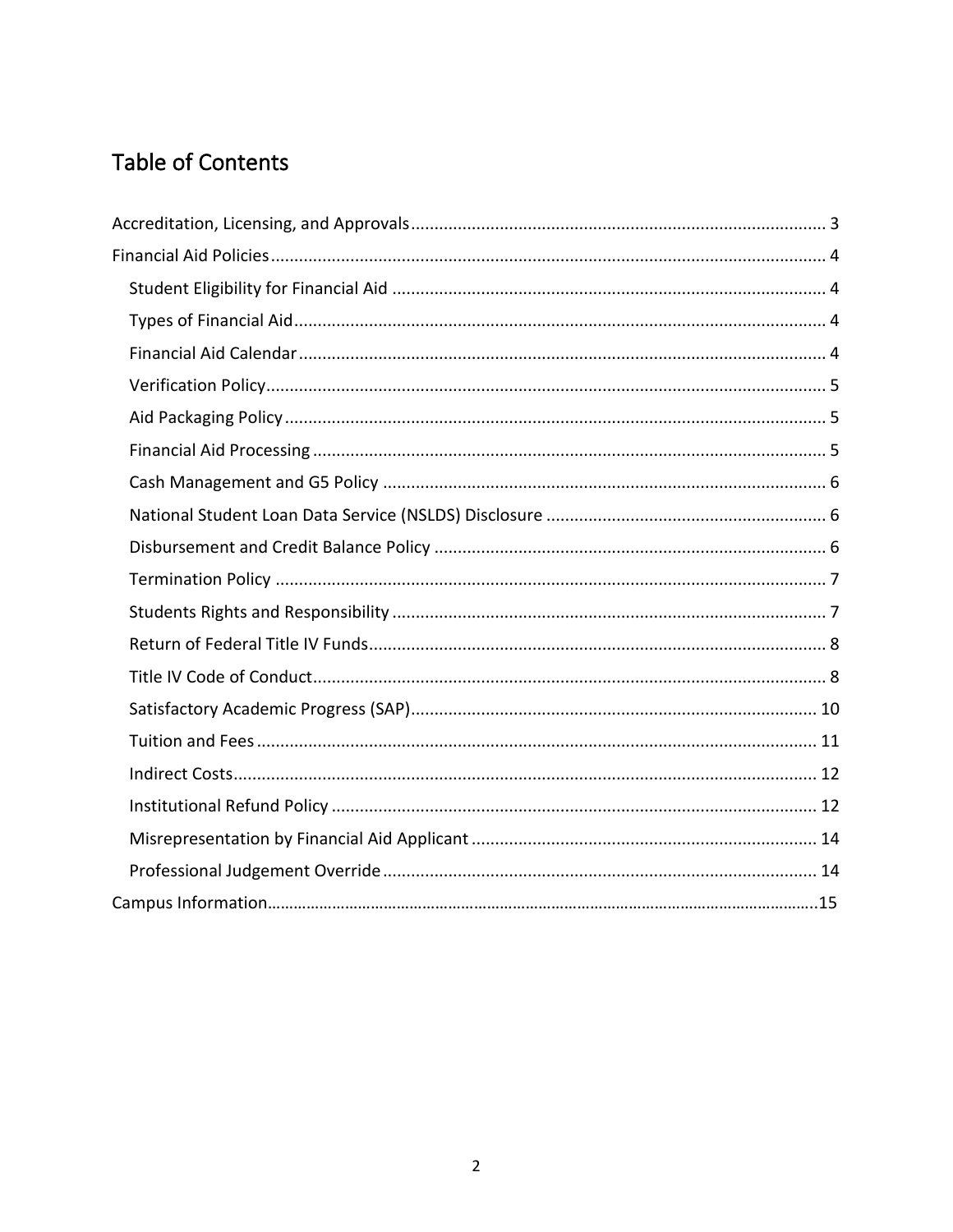## <span id="page-2-0"></span>**Accreditation, Licensing, and Approvals**

#### Department of Education – Federal Student Aid

Wongu University's Master of Science in Oriental Medicine program is certified by the U.S. Department of Education to participate in the Title IV Federal Student Aid Program through September 30, 2022.

#### Accreditation Commission for Acupuncture and Herbal Medicine (ACAHM)

Wongu University of Oriental Medicine and its master's-level program in Oriental medicine (MSOM) are accredited by the Accreditation Commission for Acupuncture and Herbal Medicine (ACAHM). Institution/program accreditation history, notes, and dates of review may be viewed at: http://acaom. org/directory-menu/directory/

ACAHM is recognized by the United States Department of Education as the specialized accreditation agency for institutions/programs preparing acupuncture and Oriental medicine practitioners. ACAHM is located at 8941 Aztec Drive, Eden Prairie, Minnesota 55347; phone 952/212-2434; fax 952/657-7068; http://www.acaom.org/

#### State of Nevada Board of Oriental Medicine

Wongu University has been approved by the Nevada State Board of Oriental Medicine as the only higher education institution to offer the Master of Science degree program in Oriental Medicine.

Nevada State Board of Oriental Medicine 3191 E. Warm Springs Road Las Vegas, NV 89120 Phone: (702) 675-5326 Fax: (702) 989-8584 http://orientalmedicine.nv.gov/

#### Commission on Postsecondary Education (CPE)

Wongu University is licensed to operate in the State of Nevada by the Nevada Commission on Postsecondary Education.

Commission on Postsecondary Education 8778 S. Maryland Pkwy, Suite 115 Las Vegas, NV 89123 Tel: (702) 486-7330 Fax: (702) 486-7340 www.cpe.state.nv.us.

#### Department of Homeland Security – International Recruitment

Wongu University is a SEVP (Student and Exchange Visitor Program) certified school under the U.S. Department of Homeland Security and is authorized to accept and enroll nonimmigrant students by issuing Forms I-20. Wongu University is also authorized to assist students with an F-1 Visa to transfer in or out of Wongu University.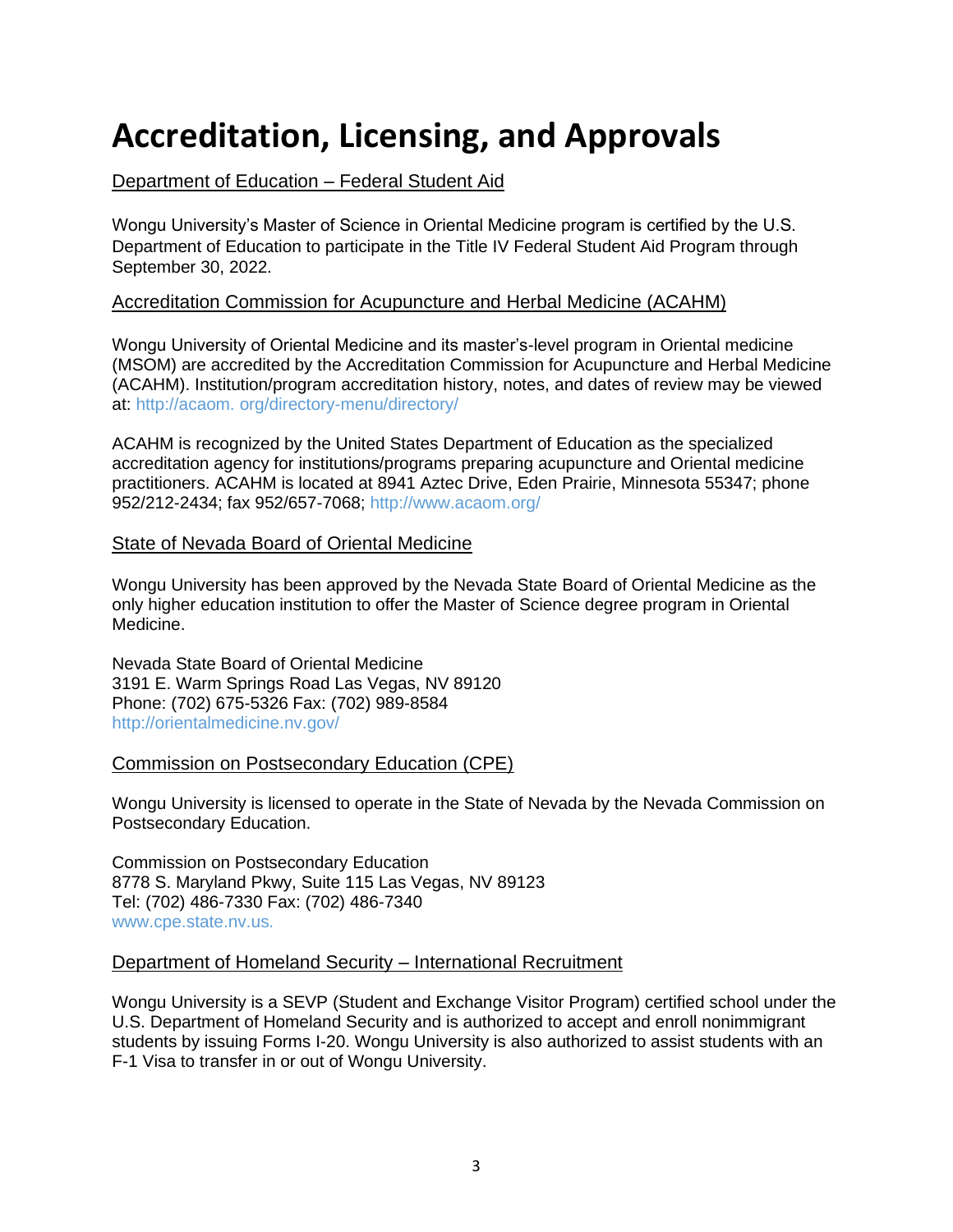## <span id="page-3-0"></span>**Financial Aid Policies**

### <span id="page-3-1"></span>**Student Eligibility for Financial Aid**

To receive aid from the Federal programs discussed in this catalog, applicants must:

- Be a citizen or eligible noncitizen of the United States.
- Have a valid Social Security Number.
- Be enrolled as a matriculated student seeking a degree.
- Maintain satisfactory academic progress.
- Not be in default on any educational loan or owe a refund on a federal grant made under Title IV Program.
- Register with the Selective Service, which is applicable to male students only.
- Must not have a drug conviction for an offense that occurred while they were receiving federal student aid (scholarships, grants, loans, or work-study).

### <span id="page-3-2"></span>**Types of Financial Aid**

#### **Federal Direct Unsubsidized Loans**

Direct Unsubsidized Loans are funded and guaranteed by the federal government. Typically, students will enter repayment six months after the student graduates or drops below six credits in a degree-seeking program, such as the Master of Science in Oriental Medicine. Direct Unsubsidized Loans are not based on financial need. Interest accrues during all periods, even during the time a student is in school and during grace and deferment periods. Graduate students are not eligible to receive Direct Subsidized Loans, as per federal regulations that went into effect July 1, 2012. Interest rates and origination fees are set by the federal government and are subject to change. This information can be found at www.wongu.edu.

#### **Federal Direct Graduate Plus Loans**

The Graduate PLUS Loan is a federally-sponsored education loan for graduate students. Graduate PLUS Loans help pay for education expenses up to the cost of attendance minus all other financial assistance. Interest accrues during all periods. A credit check is required for all Graduate PLUS borrowers. If you are not eligible based on your own credit rating, you may become eligible if you obtain an endorser for the loan. Interest rates and origination fees are set by the federal government and are subject to change. This information can be found at www.wongu.edu.

### <span id="page-3-3"></span>**Financial Aid Calendar**

The free Application for Federal Student Aid (FAFSA) is updated every year. As of June 01, 2022, the most recent FAFSA application is the 2022-2023 version. This application should be completed by any student starting school or a new loan period after July 01, 2022. The tax information used for this application will be from 2020.

Wongu University students, potential and current, are advised to complete their FAFSA, Entrance Counseling, Master Promissory Note, and meeting with the Financial Aid Officer at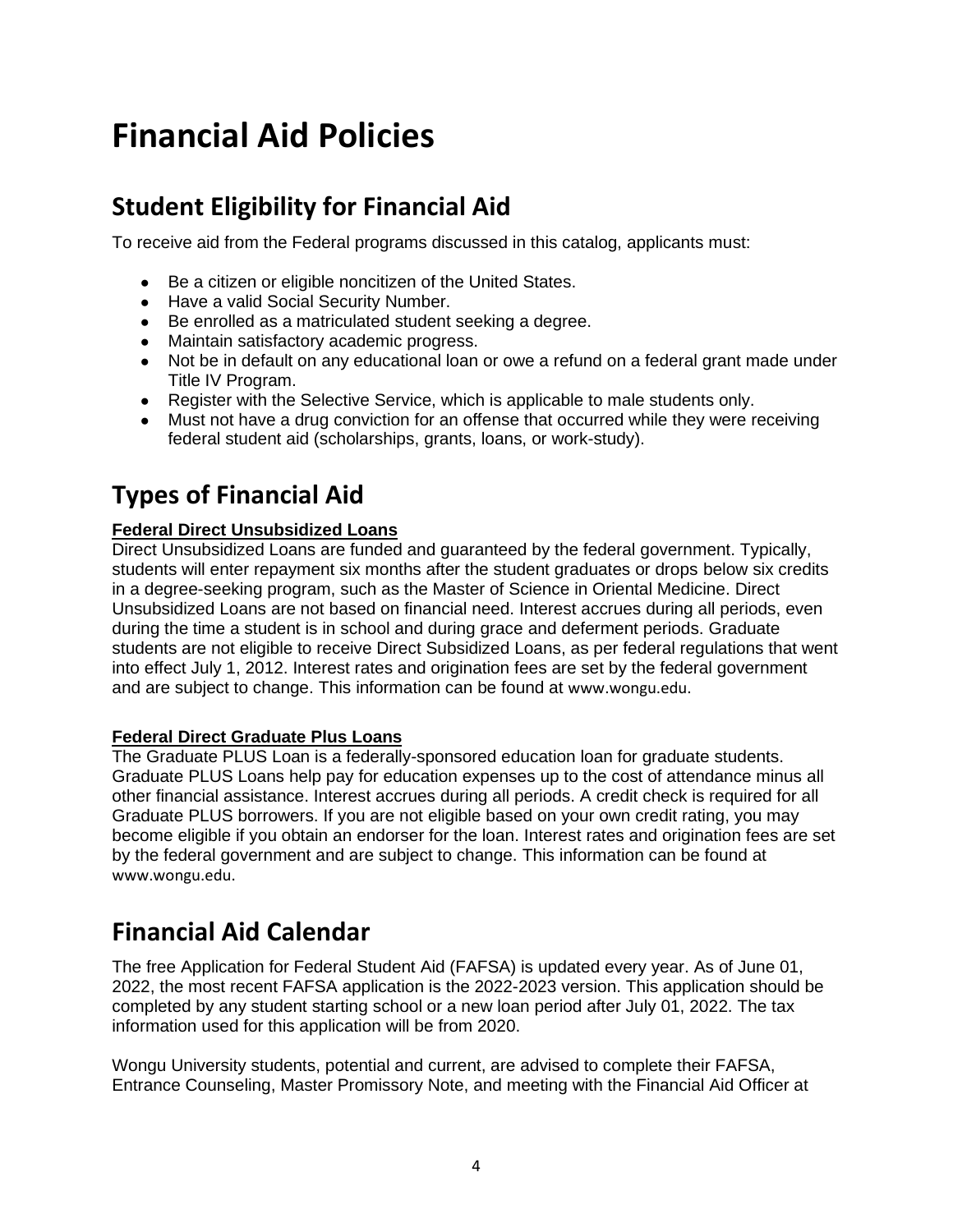least one month prior to the start date of their next loan period. FAFSA applications must be renewed annually.

### <span id="page-4-0"></span>**Verification Policy**

Verification is the process in which the Financial Aid Officer compares the information you reported on the FAFSA with your prior year tax return transcript, W-2 forms, and other financial documentation in accordance with federal and state regulations. If your application is selected for verification, you will receive an email instructing you to submit certain forms and documents to complete verification. The Financial Aid Officer must receive all requested documents before federal aid can be disbursed. If there are differences between the data you provided on your FAFSA and the verification documents, corrections may be needed and your application will be reprocessed.

### <span id="page-4-1"></span>**Aid Packaging Policy**

With the availability of a clear ISIR (all C-Codes cleared, verification completed, and information discrepancies reconciled: if applicable), the student will be informed by the Financial Aid Officer of the official award committed to the student. The award will consist of the student's Cost of Attendance (COA) minus the Expected Family Contribution (EFC) to determine the student's need. The aid package will include Direct Unsubsidized Loans as the first award, and the Direct Graduate PLUS Loan as the second award (if applicable); in that order to meet the student's COA. Wongu University uses R. Gonzales Management (RGM) to process, report, and consult on student financial aid requests.

The aid package will consist of the following:

| Direct Unsubsidized Loan                   | The student will inform the Financial Aid Officer of the amount<br>desired within the loan limits which is calculated by RGM using<br>the NSLDS data on the ISIR. The award letter generated by<br>RGM allows the student to reject part or the entire loan within<br>14 calendar days.                                                      |
|--------------------------------------------|----------------------------------------------------------------------------------------------------------------------------------------------------------------------------------------------------------------------------------------------------------------------------------------------------------------------------------------------|
| <b>Direct Graduate PLUS</b><br>Loan        | Graduate students may borrow up to the cost of attendance.<br>The amount of eligibility would be based on COA minus any aid<br>awarded to the student.                                                                                                                                                                                       |
| Total aid reported on the<br>award letter. | The total from these awards must not exceed the student cost<br>of attendance. Students awarded less than their individual<br>maximum eligibility will be required to acknowledge line 7 of the<br>award letter. If the student accepts the maximum awards listed<br>on the award letter line 7 will not appear since it would not<br>apply. |

### <span id="page-4-2"></span>**Financial Aid Processing**

Once all forms and paperwork has been completed, the Financial Aid Officer will await confirmation from the Registrar or Admissions Officer that the student has registered for classes. The FA Officer will then be ready to request financial aid for the student. To award for a full loan period, the information for at least three disbursement periods must be planned. However, the credits may be modified later as the student progresses through the program.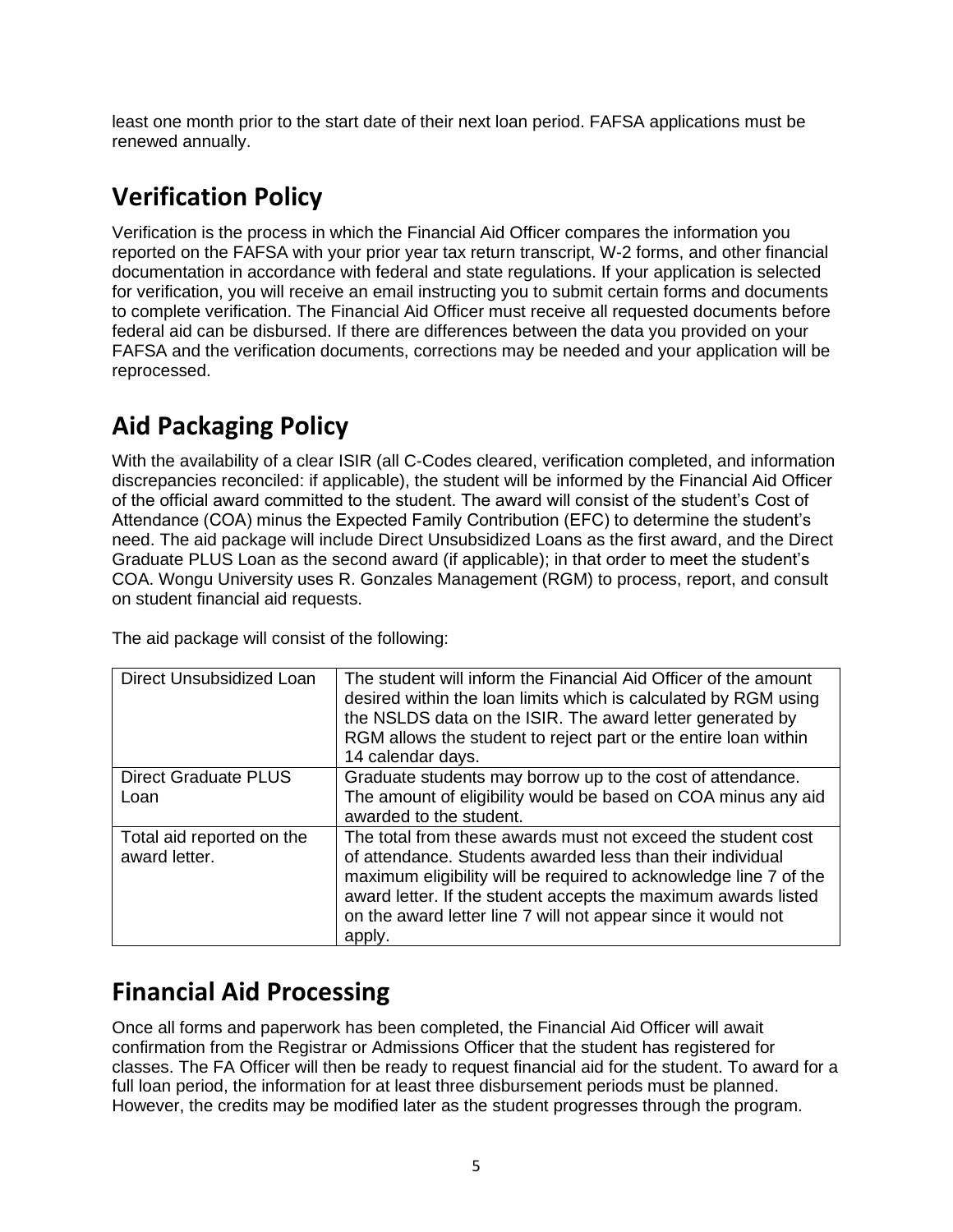After 24-48 hours, the FA Officer will verify that the student's awards were correctly transmitted to COD. The financial aid disbursement, the FA Officer will work with the Finance Office to draw down the funds and apply them to the student's tuition account. There are strict separation of duty rules in place during this process. If there are federal funds available after tuition and fees have been paid, the Finance Officer will write the student a check for the difference. The FA Officer will meet with the student to re-review their Award Letter (and any changes that might have occurred during the ADD/DROP registration period), and the Finance Office will distribute the student's stipend check (if applicable), within 14 days from the disbursement date.

After a new student has been awarded for their first loan period at Wongu University, there are many steps that both the FA Officer and student must take to stay within compliance and to prevent any interruptions in the student's federal funding, including, but not limited to the following:

- Student must remain in compliance with Wongu SAP Standards.
- Student must complete the FAFSA annually.
- Student must inform the FA Officer of any changes in credits, intents to withdraw, or intents to request a Leave of Absence.
- FA Officer must discuss award amounts with student prior to any new loan period award certification.
- FA Officer must audit file regularly.

### <span id="page-5-0"></span>**Cash Management and G5 Policy**

Using the RGM system, disbursements to credit the student tuition account and student checks for living expenses are simultaneously recorded in the student ledger card and the subsidiary ledgers of the Blue Book for FSA (Federal Student Aid) funds. The institutional Federal Funds bank account, G5 and Common Origination (COD) is reconciled monthly by RGM. The institution maintains the student ledger card as the sole tuition card and any charges or payments must be recorded in that ledger card. In all cases and in all institutions using the RGM system, a strict separation of duties is maintained to ensure that the Financial Aid Officer making the awards, and in small schools doing the clerical part of printing disbursements from the RGM system, is absolute and that there is no blood relationship between the school owner/administrator (signature on bank account) and the Financial Aid Officer.

### <span id="page-5-1"></span>**National Student Loan Data Service (NSLDS) Disclosure**

Loan Information will be submitted to the National Student Loan Data Services (NSLDS) and will be accessible to authorized agencies, lenders, and institutions.

### <span id="page-5-2"></span>**Disbursement and Credit Balance Policy**

Funds from the Direct Loan program will be utilized to cover institutional charges via a direct credit entry to the student's account. The student must authorize the institution (in writing) to credit their account with funds disbursed in subsequent payment periods for charges assessed in prior payment periods within the same academic year. Title IV credit balances are created when the Title IV awards exceed the total of the institutional charges in the period. After the applicable school charges have been covered, if funds are still available; those funds will be paid directly to the student to cover additional education-related expenses (i.e., housing,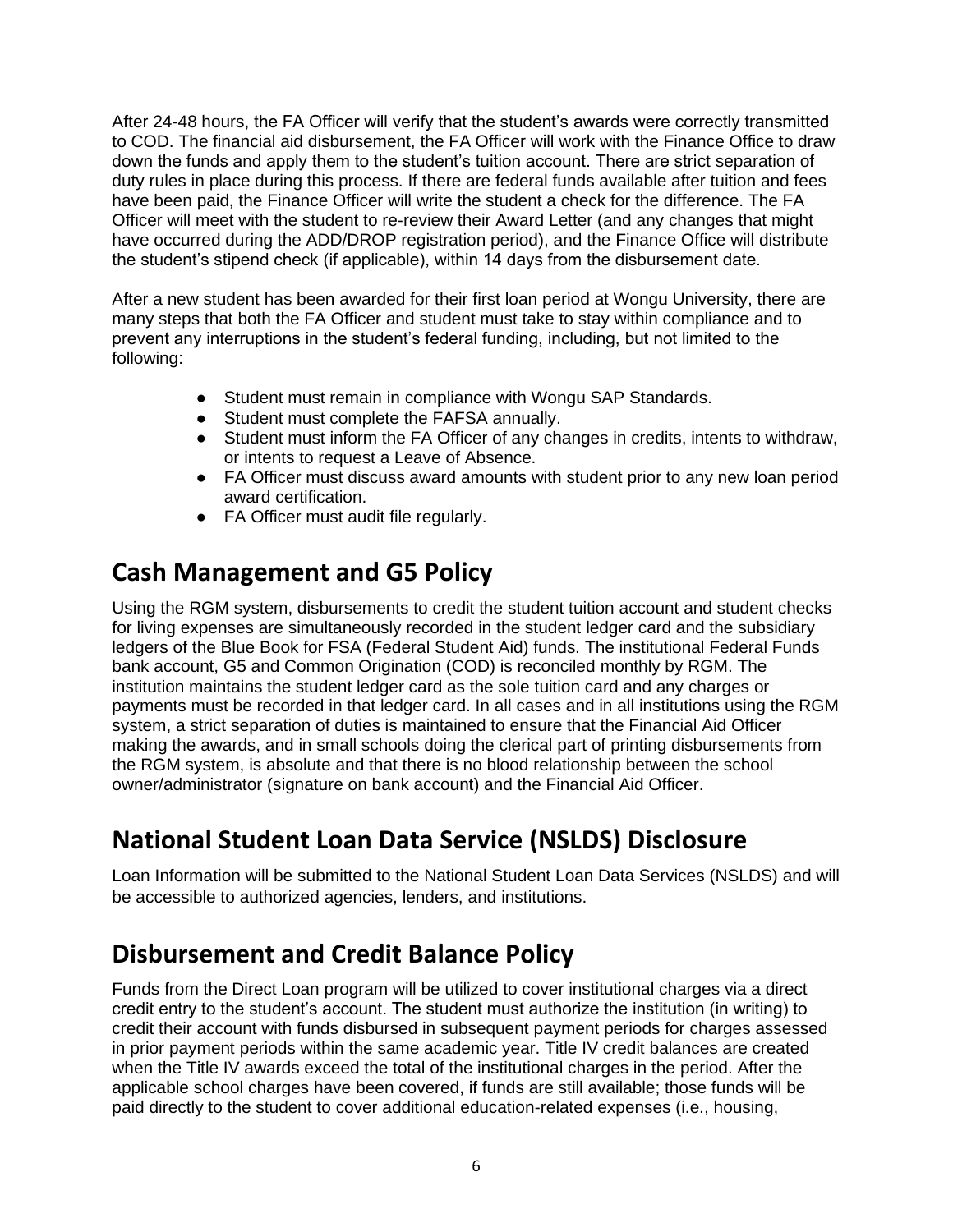transportation, etc.). Students will be required to sign a Promissory Note for any loan program received, stating their repayment obligations. All funds awarded to students are subject to the submission of required documentation, compliance with the school satisfactory progress policy, and with school rules and regulations. The availability of federal funds in general is subject to the continuous eligibility of the student and the institution, as well to the continuous appropriations of funds from the U.S. Department of Education. Students should be and will be fully informed of loan obligations prior to authorizing the institution to credit their account with any available FSA funds for any current direct institutional charges for tuition and fees, and any other institutional charges for books and supplies provided by the institution and assessed to the account; and a minimum of \$200.00 for direct institutional charges incurred in the prior academic year/loan period. If any FSA disbursements from loan funds are considered late disbursement and post withdrawal disbursements, the student will be informed and requested to approve those disbursements. This institution does not provide room and board accommodations.

### <span id="page-6-0"></span>**Termination Policy**

The institution must verify that a student remains enrolled prior to issuing any Title IV disbursements. The institution will maintain a daily track of students in school or absent. Once the student registers in his/her attendance, the student may cancel within seven calendar days from signing the enrollment agreement. Once the student informs the Financial Aid Officer of his/her intent to withdraw, the FA Officer must check with the Registrar and Finance Office to secure that information is up to date and payment information is also updated. Upon posting of the termination, if the student is a Title IV recipient, a Return to Title IV funds will be automatically calculated in conjunction with a calculation of the Institutional Refund Policy.

### <span id="page-6-1"></span>**Students Rights and Responsibility**

Students have the right to:

- written information on loan obligations and information on borrower rights and responsibilities;
- a copy of their MPN either before or at the time the loan is disbursed;
- a grace period and an explanation of what this means;
- notification, if the Department transfers the loan to another servicer without my consent;
- a disclosure statement, received before loan repayment, that includes information about interest rates, fees, the balance owed, and a loan repayment schedule;
- deferment or forbearance of repayment for certain defined periods, if the student qualifies and requests it;
- prepay the loan in whole or in part anytime without an early-repayment penalty; and
- documentation when the loan is paid in full.

Students are responsible for:

- completing exit counseling before leaving school or dropping below half-time enrollment;
- repaying their loan according to the repayment schedule even if: they do not complete my academic program; are dissatisfied with the education received; or are unable to find employment after I graduate;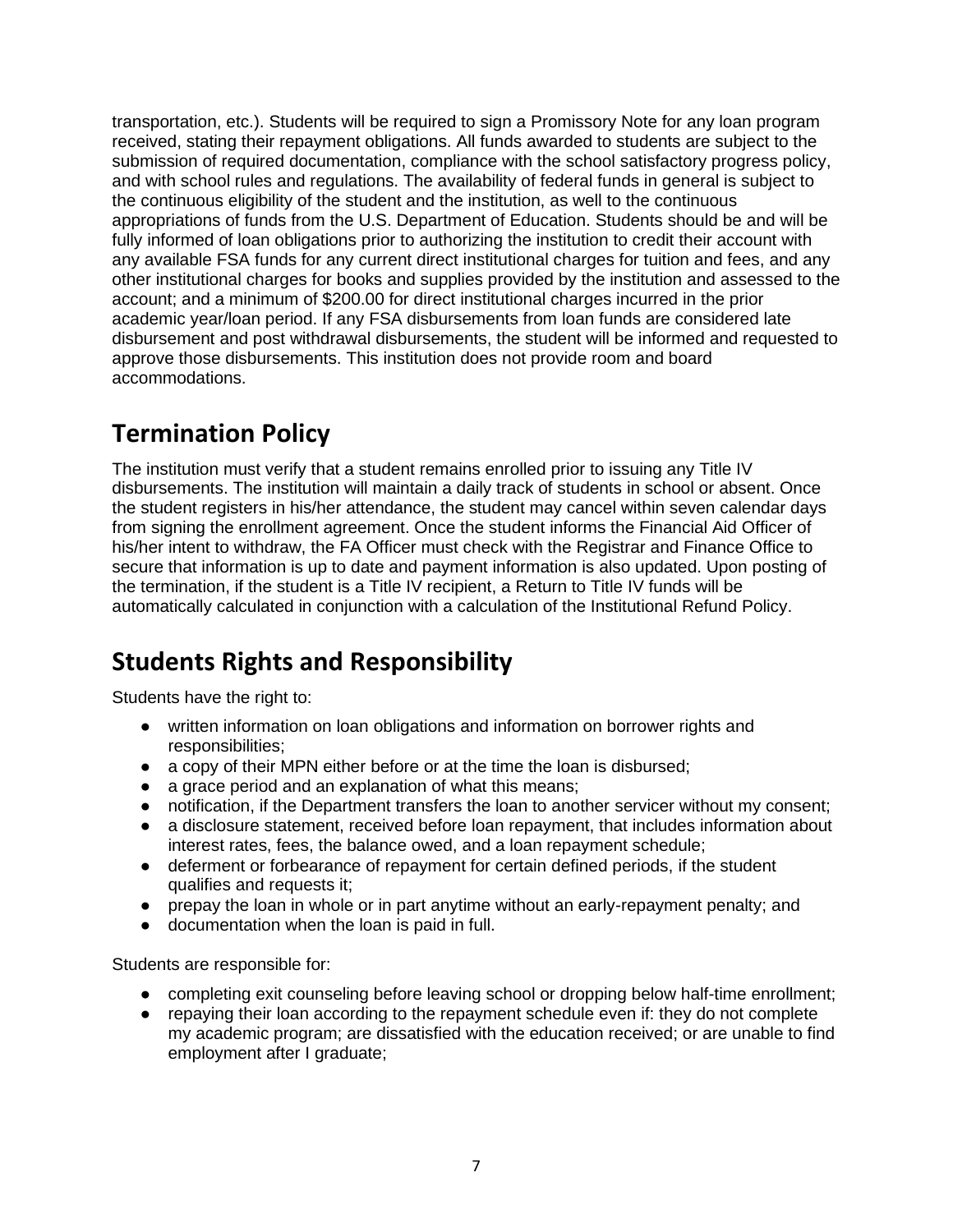- notifying lender or loan servicer if the student changes address, changes telephone number, changes their name, changes their Social Security number, or changes employers or employer's address, or telephone number changes;
- making monthly payments on their loan after their grace period ends, unless in a deferment or forbearance; and
- notifying their lender or loan servicer of anything that might alter their eligibility for an existing deferment or forbearance.

### <span id="page-7-0"></span>**Return of Federal Title IV Funds**

The Return of Title IV Funds Policy applies to all students who withdraw from Wongu University, and who have or could have received federal student aid disbursements. In accordance with federal regulations, when a student withdraws from Wongu University, the student is required to return unearned portions of the Title IV federal financial aid. The amount of funds that must be returned is based upon the percentage of time the student was in attendance for the term before withdrawing. The percentage is determined by dividing the number of days in the term prior to the student's withdrawal by the total number of days in the term. This percentage is then multiplied by the total amount of federal funds that were received or could have been received for the term, resulting in the funds "earned" by the student; remaining "unearned" funds must be returned to the U.S Department of Education. If a student withdraws after 60 percent of the term has been completed, all funds are considered earned and no return of funds is required, according to federal regulations.

Federal refunds calculations are separate from Wongu University's institutional tuition refund policy. Therefore, a student may still owe funds to the University to cover unpaid institutional charges. Wongu University will also charge the student for any Title IV program funds that the University was required to return. Federal Title IV funds are always returned in the order mandated by the U.S Department of Education. That order is:

- 1. Unsubsidized Loan
- 2. Graduate Plus Loan

Any amount returned by the school for the loan program(s) above will be credited to a student's loan(s) awarded and disbursed for the term, thereby reducing the student's loan indebtedness. Additional loan funds which have been released to the student for indirect educational expenses may be considered unearned according to the Return of Title IV Funds calculation; the student is required to repay these funds under the original terms and conditions of the Direct Loan programs.

Note: The Federal Title IV Refund Calculations only apply to withdrawals from all classes. However, if a student changes enrollment status, and if there is an adjustment made to the tuition charge, the Financial Aid Officer may recalculate the student Cost of Attendance Budget to see if the aid eligibility has changed.

### <span id="page-7-1"></span>**Title IV Code of Conduct**

The Higher Education Opportunity Act (HEOA) requires educational institutions to develop and comply with a Code of Conduct. Wongu University's Code of Conduct defines and prohibits conflicts of interest for financial aid personnel. The University's financial aid officers, who have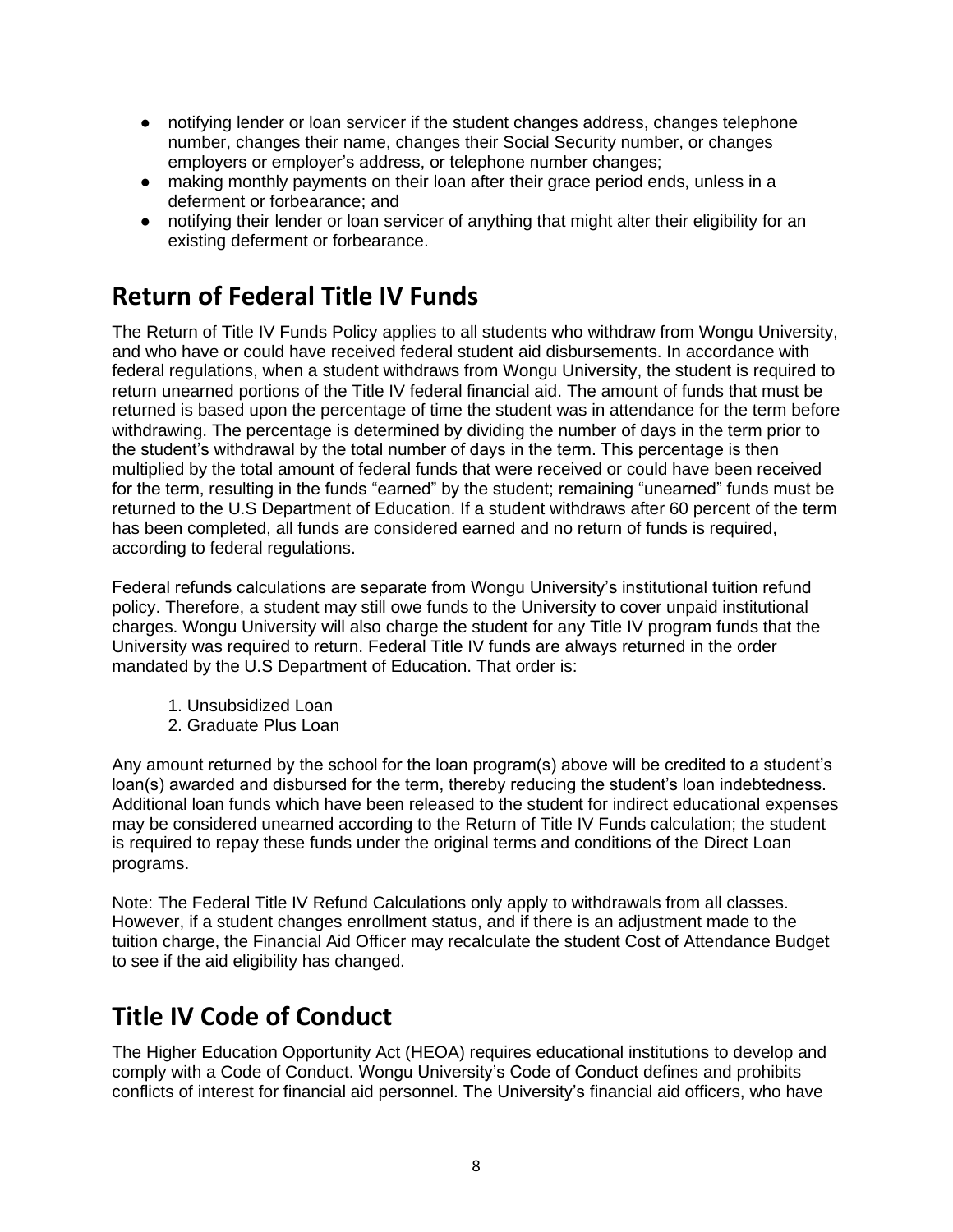responsibilities with respect to student educational loans, are bound by and must comply with this Code of Conduct.

The staff at Wongu University of Oriental Medicine are committed to the highest standards of professional conduct and are expected to always maintain exemplary standards of professional conduct in all aspects of carrying out his or her responsibilities, including all dealings with any entities involved in any manner of student financial aid.

Wongu employees will refrain from taking any action that is contrary to law, regulation, or the best interests of the students. The financial aid officer's number one priority is to serve and act in the best interest of Wongu University students. Aligned with this priority, University employees and agents will remain cognizant of all federal and state regulations and institutional policies and ensure compliance with such regulations and policies, without limitation. The Code of Conduct also confirms that Wongu University of Oriental Medicine does not have preferred lender arrangements of any kind or a preferred lender list.

#### **Wongu University Code of Conduct: Wongu University employees certify the following:**

- 1. We will not enter into any revenue-sharing arrangement with any lender.
- 2. No officer or employee of Wongu University of Oriental Medicine's Financial Aid Office or any employee or agent who has responsibilities with respect to educational loans shall solicit or accept any gift from any lender, guarantor, or servicer of educational loans.
- 3. No officer or employee of Wongu University of Oriental Medicine's Financial Aid Office or any employee or agent who has responsibilities with respect to educational loans shall accept any fee, payment, or other financial benefit as compensation from any lender or lender affiliate for any type of consulting arrangement or other contract to provide services to or on behalf of a lender relating to educational loans.
- 4. The Institution will not steer any borrowers, including first-time borrowers, to particular lenders nor assign any borrower a lender through award packaging or other methods. The Institution will not refuse to certify or delay certification based on the borrower's selection of a particular lender or guaranty agency.
- 5. The Institution will not request or accept any offer of funds for a private loan, including funds for an opportunity pool loan, to students in exchange for providing concessions or promises to the lender for a specified number of loans made, insured, or guaranteed, a specified loan volume, or a preferred lender arrangement.
- 6. The Institution will not request or accept from any lender any assistance with call center staffing or financial aid office staffing.
- 7. No officer or employee of Wongu University of Oriental Medicine's Financial Aid Office, or any employee or agent who otherwise has responsibilities with respect to educational loans, and who serves on an advisory board, commission, or group established by a lender, guarantor, or group of lenders or guarantors will receive anything of value from the lender, guarantor, or group except for reimbursement of reasonable expenses incurred by serving on the board, commission, or group.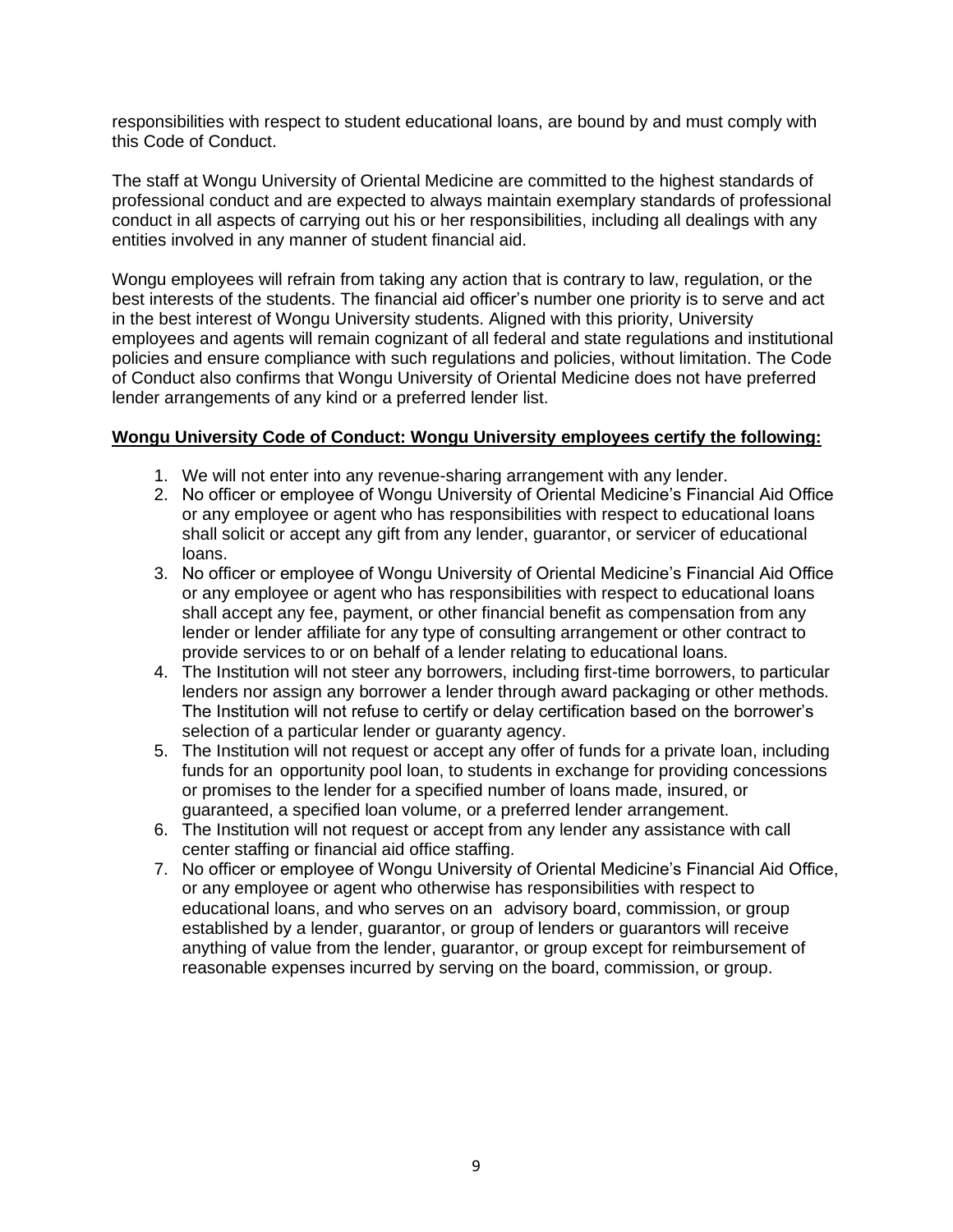### <span id="page-9-0"></span>**Satisfactory Academic Progress (SAP)**

Wongu University uses academic standards to monitor student academic progress that are cumulative and include all periods of a student's enrollment. Students attending Wongu University are required to maintain a standard of progress throughout the program. The SAP standards are the same for students who receive Title IV aid and for those who do not. SAP is evaluated at the end of each term for which the student is in attendance. For the purposes of determining satisfactory progress, an evaluation period equals one term.

#### **Wongu University SAP Standards:**

- All students in attendance must maintain a minimum cumulative GPA of 2.5.
- All students must successfully complete at least 67% of the credits attempted during a term to maintain satisfactory pace.
- All students must complete the program within the maximum time frame defined by the University. Students must complete the Master of Science in Oriental Medicine program (4 calendar years) within 8 calendar years. NOTE: The 150% maximum time frame does not apply to graduate programs.

Students who meet these standards are considered in good standing and are meeting the SAP standards set forth by Wongu University. Failure to meet these standards will result in the following academic (and financial aid, if applicable) standings. Each standing after "SAP Met" has specific consequences, and requires specific actions that must be taken by the student.

| <b>Academic</b><br><b>Standing</b> | <b>Financial Aid</b><br><b>Standing (If</b><br>Applicable)                                   | <b>Definition</b>                                                                                                                                                                 | Action                                                                                                                                                                           |
|------------------------------------|----------------------------------------------------------------------------------------------|-----------------------------------------------------------------------------------------------------------------------------------------------------------------------------------|----------------------------------------------------------------------------------------------------------------------------------------------------------------------------------|
| ISAP Met                           | <b>SAP Met</b>                                                                               | Student record demonstrates<br>a satisfactory cumulative<br>GPA, a satisfactory<br>completion rate, and has not<br>exceeded the maximum<br>timeframe.                             | No action required.                                                                                                                                                              |
| lAcademic<br>Warning               | Financial Aid Warning.<br>The student will still be<br>eligible to receive<br>Financial Aid. | Student has failed to meet at<br>least one SAP Standard.<br>Student will remain in this<br>status for one full term<br>following the term in which the<br>SAP violation occurred. | Student must meet with<br>the Academic Dean, or<br>designee, and complete a<br>SAP form. The form is<br>submitted to the<br>Registrar prior to registering<br>for the next term. |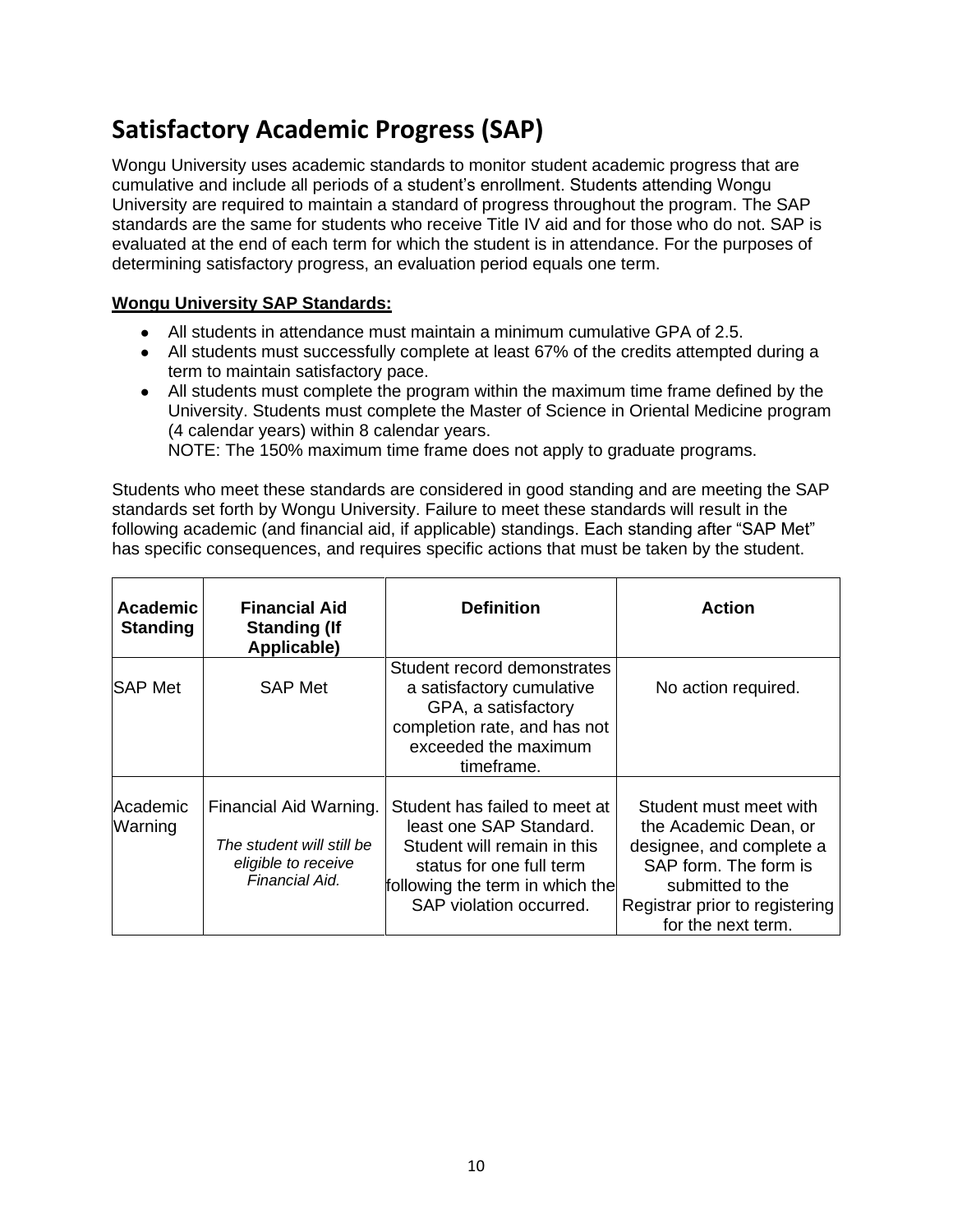| Academic<br>Probation | Financial Aid<br>Probation.<br>If the student's appeal is<br>approved (see Action),<br>they will still be eligible to<br>receive Financial Aid. | Student has failed to meet at<br>least one SAP Standard for<br>two terms in a row. Students<br>will remain in this status for<br>one full term following the<br>term in which the repeated<br>SAP violation occurred. | Student must meet with<br>the Academic Dean, or<br>designee, and complete<br>a SAP form and an<br>Academic Appeal form. Both<br>forms are submitted to the<br><b>Academic Standards</b><br>Committee for approval to<br>remain in the program and<br>continue receiving Financial<br>Aid (if applicable). |
|-----------------------|-------------------------------------------------------------------------------------------------------------------------------------------------|-----------------------------------------------------------------------------------------------------------------------------------------------------------------------------------------------------------------------|-----------------------------------------------------------------------------------------------------------------------------------------------------------------------------------------------------------------------------------------------------------------------------------------------------------|
| Academic<br>Dismissal | Ineligible for Financial<br>Aid                                                                                                                 | Student has failed to meet at<br>least one SAP Standard for<br>three terms in a row.                                                                                                                                  | Student will be academically<br>disqualified and will be<br>dismissed from the<br>University.                                                                                                                                                                                                             |

#### **Maximum Time Frame Violation**

Students who do not earn their degree within the specified maximum time frame of 8 calendar years will be dismissed from the University upon reaching the 8-year threshold.

#### **Attempted Units**

To meet the minimum completion rate per term, the student must successfully complete at least 67% of the credits attempted in that term. For the purposes of this calculation, attempted credits include:

- All units for courses in which a student enrolled as of the add/drop deadline;
- All units for courses in which the student enrolled, but subsequently drops or fails;
- Units for repeated courses.

### <span id="page-10-0"></span>**Tuition and Fees**

All fees, except for tuition and other associated fees as stated in the Refund Policy, are nonrefundable. All fees are subject to change annually by the Wongu University's Board of Directors, and other costs may increase due to economic conditions.

#### **Tuition:**

| Didactic (classroom) Instruction | \$180.00 per credit/unit                             |
|----------------------------------|------------------------------------------------------|
| <b>Clinical Instruction</b>      | \$360.00 per credit/unit (\$18.00 per clinical hour) |

#### **Mandatory Fees:**

| <b>Application Fee</b>                      | \$100.00                     |
|---------------------------------------------|------------------------------|
| Application Fee (non-matriculating student) | \$15.00                      |
| Registration Fee (non-refundable)           | \$100.00 per term            |
| <b>Student Association Fee</b>              | \$30.00 per term             |
| Malpractice Insurance (as needed)           | \$45.00 per term (as needed) |
| Graduation Examination Fee                  | \$50.00                      |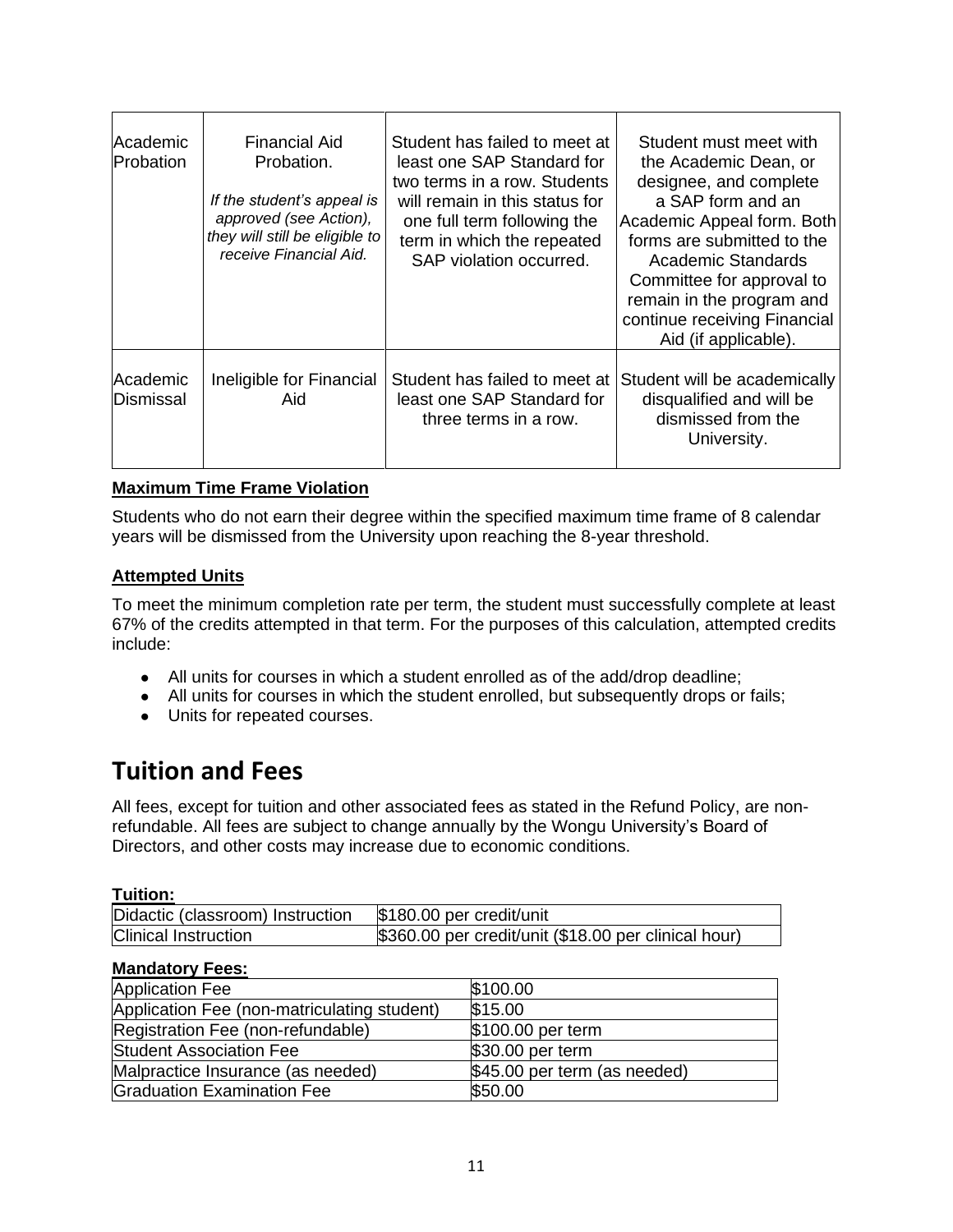#### **Miscellaneous Fees:**

| <b>Return Check Fee</b>                               | \$35.00                 |
|-------------------------------------------------------|-------------------------|
| Duplicate ID Fee                                      | \$10.00                 |
| Audit Fee (didactic only)                             | \$90.00 per credit/unit |
| Late Registration Fee (including institutional exams) | \$50.00                 |
| Late Tuition Payment Fee                              | \$100.00                |
| Payment Plan Fee                                      | \$50.00                 |
| Late Installment Payment Fee                          | \$20.00                 |
| Institutional Exam Retake Fee                         | \$50.00                 |
| Intern Business Cards                                 | \$25.00                 |
| Transcript Fee*                                       | \$10.00                 |

#### **Total Estimated Program Cost** \$65,550.00 (excluding books and supplies)

\*Please allow five business days for processing after payment has been made before your transcript is sent to your designated recipient. You will be notified by the Registrar once it has been mailed.

The student is responsible for additional costs such as transportation, and room and board, etc., that are not stated herein. The student is also responsible for purchasing books and supplies (approximately \$800.00-\$1,200.00 per year).

### <span id="page-11-0"></span>**Indirect Costs**

Wongu University does not offer housing, meal plans or transportation for students. To help students better plan their budget, the following is an estimate of the annual expenses students may expect for these indirect costs while attending Wongu University.

| <b>Estimated Cost per Month:</b> |  |
|----------------------------------|--|
|----------------------------------|--|

|                     | Room & Board | Transportation/Personal | Total      |
|---------------------|--------------|-------------------------|------------|
|                     |              | Expenses                |            |
| Living Off Campus   | \$861.00     | \$749.00                | \$1,610.00 |
| Living with Parents | \$0.00       | \$749.00                | \$749.00   |

This information for the 2020-2021 award year was obtained from: <https://wongu.edu/net-calculator>

### <span id="page-11-1"></span>**Institutional Refund Policy**

The Wongu University Board of Directors approves all policies related to tuition, fees, and refunds. The following provisions pertain to all refund policies applied by Wongu University, unless specifically stated otherwise. This policy applies to both partial and total withdrawals. Wongu University's Refund Policy is in accordance with NRS 394.449, and is as follows:

- 1. Refunds are calculated based on the academic term in which the withdrawal or cancellation occurred.
	- a) If Wongu University cancels a course, Wongu University shall refund to the student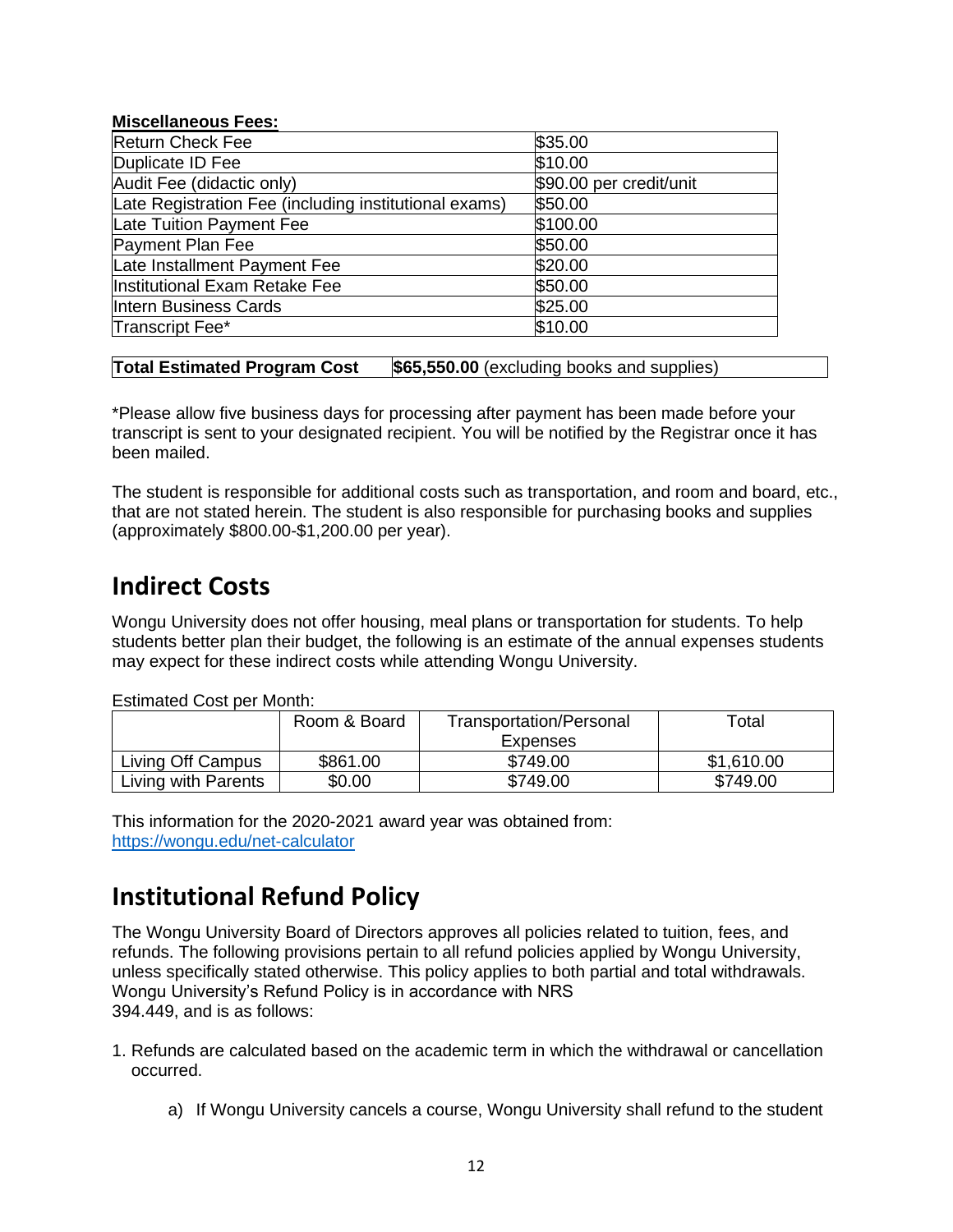100% of the tuition paid for that course.

- b) If a student cancels his or her enrollment before the start of the term, Wongu University shall refund to the student 100% of the tuition paid for that term.
- c) If a student withdraws or is expelled by Wongu University after the start of the term and before the completion of more than 60 percent of the term, Wongu University shall refund to the student a pro rata amount of the tuition for that term, minus 10 percent of the tuition or \$150.00, whichever is less.
- d) If a student withdraws or is expelled by Wongu University after completion of more than 60 percent of the term, Wongu University is not required to refund the student any tuition and may charge the student the entire cost of the tuition for that term.
- 2. If a refund is owed, Wongu University shall pay the refund to the student or entity who paid the tuition within 15 calendar days after the:
	- a) Date of cancellation by a student of his or her enrollment.
	- b) Date of termination by Wongu University of the enrollment of the student.
	- c) Last day of an authorized leave of absence if a student fails to return after the period of authorized absence; or
	- d) Last day of attendance of a student, whichever is applicable.
- 3. Books, educational supplies or equipment for individual use are not included in the refund policy. Wongu University may refund these expenses provided the items were not used by the student.
- 4. For the purposes of this section:
	- a) The period of a student's attendance for any given term shall be measured from the first day of that term through the date of the student's written notice of drop/withdrawal from class(es) in that term, regardless of absences or actual days that the class meets.
	- b) Refunds are calculated based on the academic term in which the withdrawal or cancellation occurred.
	- c) Tuition must be calculated using the tuition and fees set forth in the enrollment agreement and does not include books, educational supplies or equipment that is listed separately from the tuition and fees.

#### **Disbursement of Tuition Refunds**

All tuition refunds will be disbursed through the Finance Office within 15 calendar days following the date of the withdrawal.

The student is responsible for ensuring the Finance Office has the correct mailing address to which the refund is being mailed. The refund amount will reflect the appropriate prorated amount, including outstanding balances, if any. If any portion of tuition was paid from the proceeds of a loan, then the refund will be sent to the lender or to the agency that guaranteed the loan, if any. Any remaining amount will be paid to the student.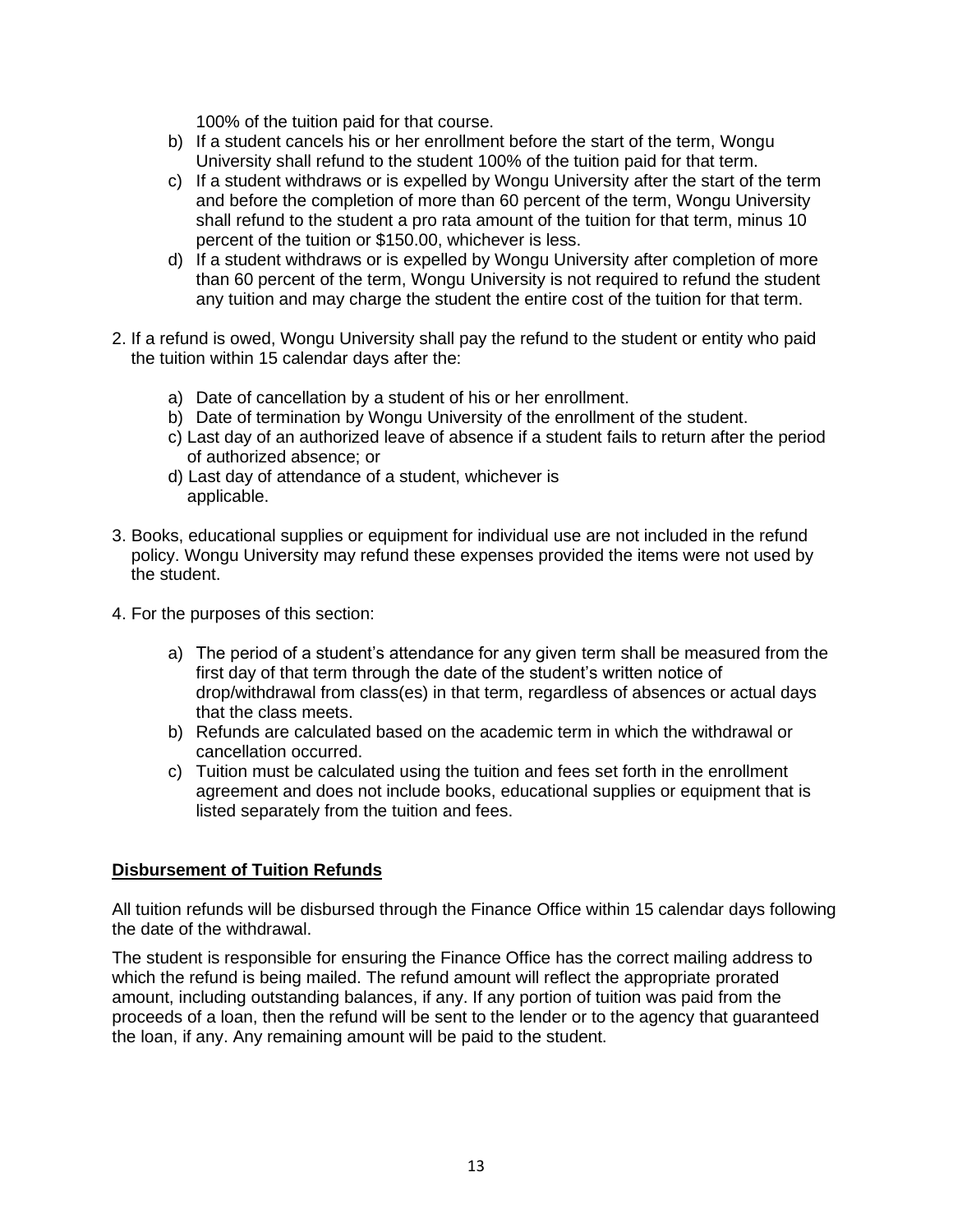### <span id="page-13-0"></span>**Misrepresentation by Financial Aid Applicant**

Intentionally misreporting information on financial aid application materials is a violation of law, subject to fine and/or imprisonment. A student should be aware that s/he will be held responsible for the integrity of any financial aid information submitted by the student.

Applying for and receiving federal and university financial aid funds requires that a student complete and submit various applications, forms, and other documents. The integrity of these documents and the accuracy of the information presented through them are critical to the financial aid process. While the Office of Student Financial Aid has systems in place to identify and resolve discrepancies in information it receives, in the case where information and/or documentation intentionally misrepresents a student's financial need, federal, state, and institutional offices and agencies are defrauded.

If there has been intentional misrepresentation, the student will be referred to the Office of Student Financial Aid for possible disciplinary action. Wongu University will also refer all credible cases of suspected misrepresentation and fraud to the U.S. Department of Education's Office of Inspector General, in compliance with federal requirements. If it is determined that a violation has occurred, the consequences may include, but are not limited to, making full restitution of grants and loans for which the student is not entitled, withholding of future disbursements until the matter is resolved, and obligation to pay the resulting balance on the student account. Cases involving omission are not referred to the Department of Education. However, any ineligible funds received must be returned, and the student will be responsible for the balance on the student account.

### <span id="page-13-1"></span>**Professional Judgement Override**

<span id="page-13-2"></span>When there are unusual situations or circumstances that impact your federal student aid eligibility, federal regulations give a financial aid administrator discretion or professional judgment on a case-by-case basis and with adequate documentation to make adjustments to the data elements on the Free Application for Federal Student Aid (FAFSA®) form that impact your Expected Family Contribution (EFC) to gain a more accurate assessment of your family's ability to contribute to your cost of education. The Department of Education does not have the authority to override a school's professional judgment decision.